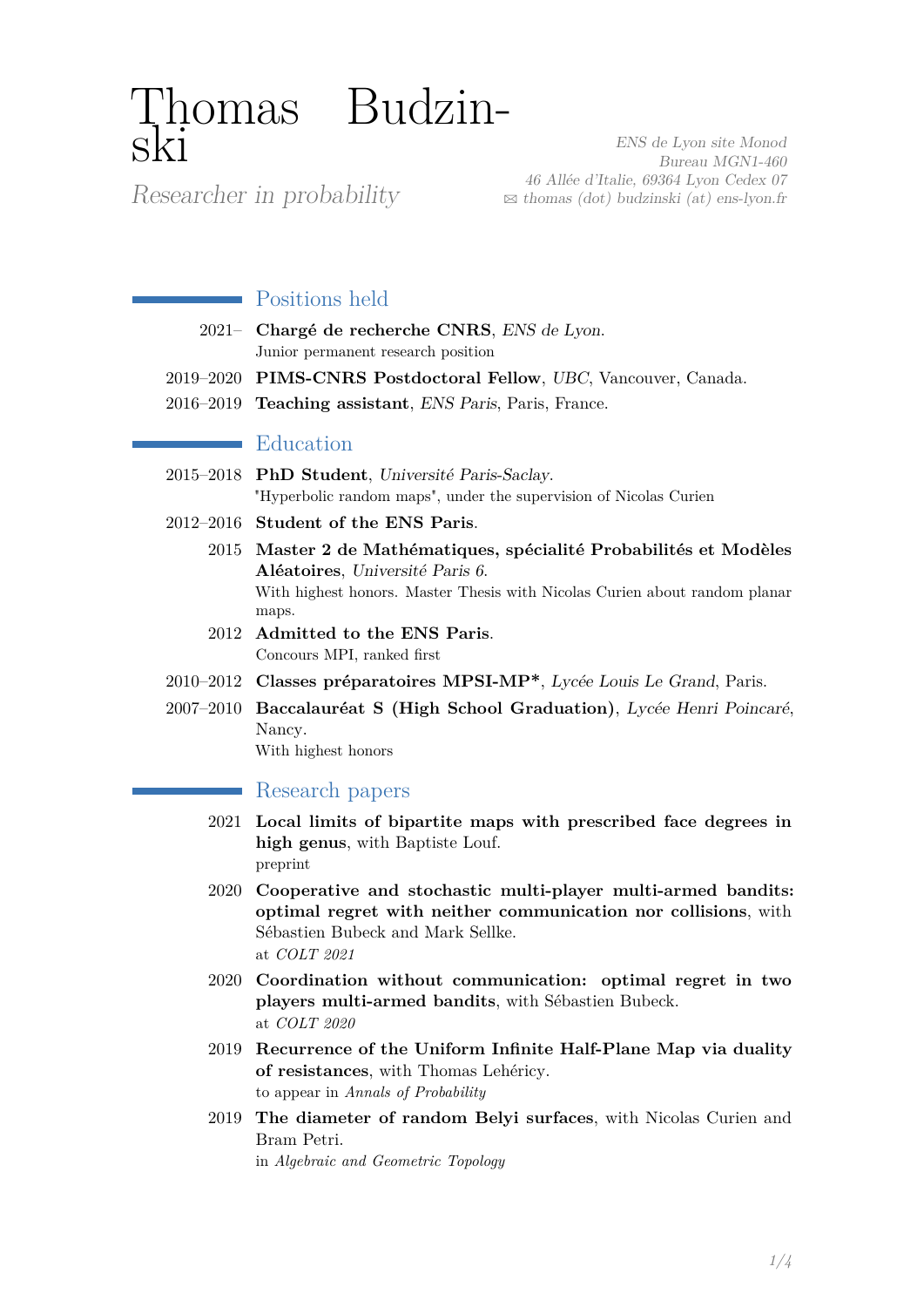- 2019 **On the minimal diameter of closed hyperbolic surfaces**, with Nicolas Curien et Bram Petri. in *Duke Mathematical Journal*
- 2019 **Universality for random surfaces in unconstrained genus**, with Nicolas Curien and Bram Petri. in *Electronic Journal of Combinatorics*
- 2019 **Local limits of uniform triangulations in high genus**, with Baptiste Louf. in *Inventiones Mathematicae*
- 2018 **Supercritical causal maps: geodesics and simple random walk**. in *Electronic Journal of Probability*
- 2018 **Infinite geodesics in hyperbolic random triangulations**. in *Annales de l'IHP B*
- 2016 **On the mixing time of the flip walk on triangulations of the sphere**.

in *Compte-rendus mathématiques de l'Académie des Sciences*

2016 **The hyperbolic Brownian plane**. in *Probability Theory and Related Fields*

#### **Talks**

|                  | January 2022 Random Geometry Conference, CIRM, Luminy, France.           |
|------------------|--------------------------------------------------------------------------|
|                  | September Journée Cartes, Lyon, France.                                  |
| 2021             |                                                                          |
|                  | July 2021 World Congress of Probability and Statistics, online.          |
|                  | Invited session: "random planar geometries"                              |
|                  | March 2021 Lyon Probability Seminar, online.                             |
|                  | March 2021 UT Group and Dynamics Seminar, online.                        |
| February 2021    | Orsay Probability Seminar, online.                                       |
| October 2020     | Random Geometry and Statistical Physics Seminar, online.                 |
| September        | PIMS Postdoctoral Fellow Seminar, online.                                |
| 2020             |                                                                          |
| <b>July 2020</b> | Conference On Learning Theory, online.                                   |
| October 2019     | <b>UBC Probability Seminar, Vancouver, Canada.</b>                       |
| July 2019        | Saint-Flour Probability Summer School, Saint-Flour, France.              |
| May 2019         | Random maps and matrices from a geometric perspective, Lyon,             |
|                  | France.                                                                  |
|                  | May 2019 <b>Horowitz seminar</b> , Tel Aviv, Israel.                     |
| April 2019       | Seminar on Stochastic Processes, Zürich, Switzerland.                    |
|                  | March 2019 UBC Probability Seminar, Vancouver, Canada.                   |
|                  | January 2019 Young Statisticians and Probabilists, IHP, Paris, France.   |
| October 2018     | Mathematical Physics seminar, Geneva, Switzerland.                       |
| August 2018      | Journées MAS, Dijon, France.                                             |
|                  | Invited session: "random graphs, networks and maps".                     |
|                  | July 2018 Random geometry follow-up workshop, Cambridge, Angleterre.     |
|                  | May 2018 Colloque Jeunes Probabilistes et Statisticiens, Oléron, France. |
| April 2018       | Journée Cartes, Orsay, France.                                           |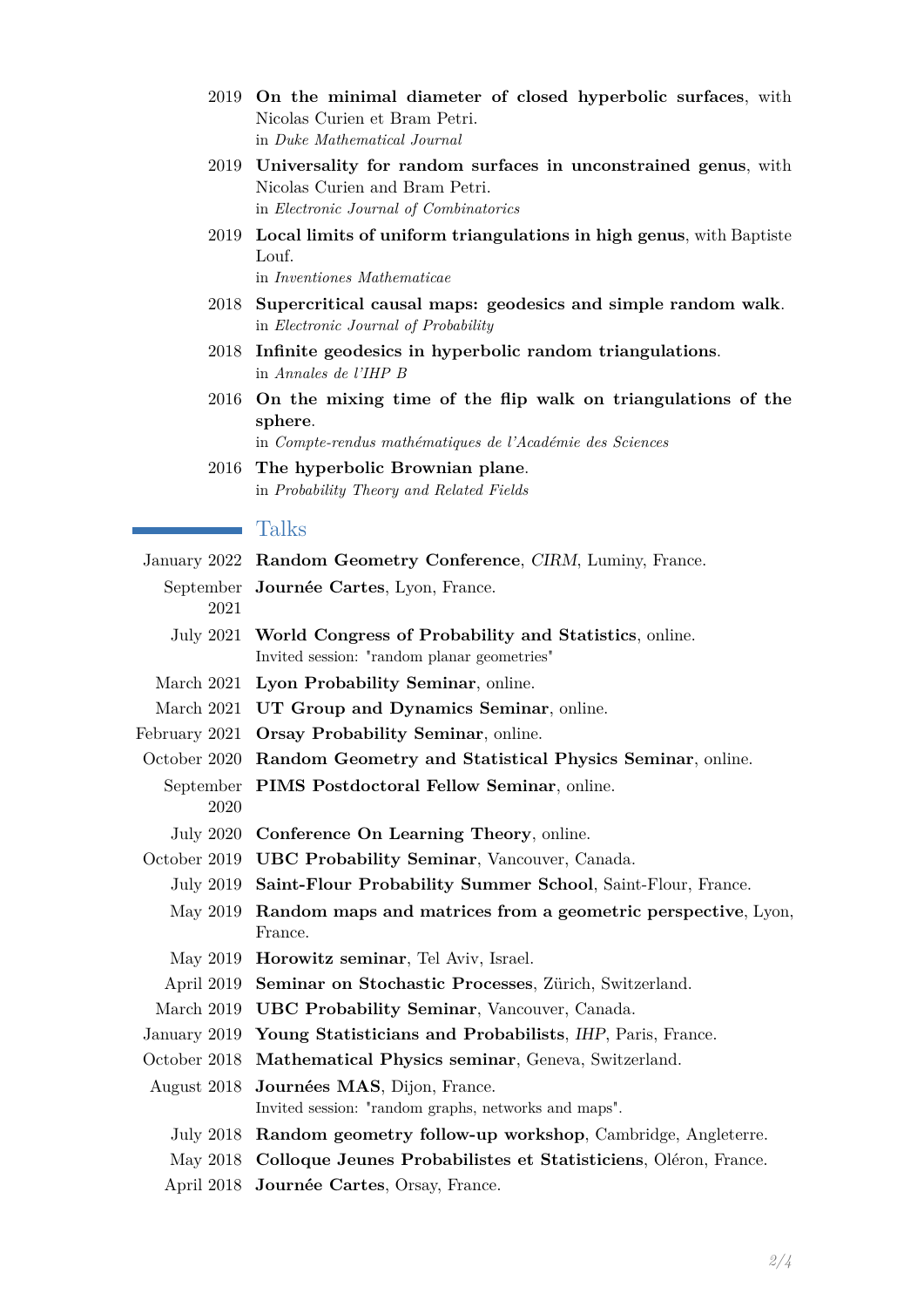| 2017 | November Journée STIC "Flips", Université Paris 13, Villetaneuse, France.             |
|------|---------------------------------------------------------------------------------------|
| 2017 | November Probability seminar of Toulouse, Toulouse, France.                           |
|      | May 2017 Combinatorics seminar of the LIX, École polytechnique, Palaiseau,<br>France. |
|      | May 2017 Journée "Les probabilités de demain", IHÉS, Bures-sur-Yvette,<br>France.     |
|      | March 2017 Journées ALEA, CIRM, Luminy, France.                                       |
|      | December 2016 Journées de l'ANR GRAAL, Nancy, France.                                 |
|      | July 2016 Saint-Flour Probability Summer School, Saint-Flour, France.                 |

### **T**eaching

- 2021–2022 **Premaster course "Ramsey Theory"**, ENS Lyon.
- 2020–2021, **Math 203 (Calculus III: Multivariable calculus)**, UBC, online. Term 1
- 2019–2020, **Math 303 (Introduction to stochastic processes)**, UBC, Vancouver. Term 2
- 2019–2020, **Math 104 (Differential Calculus with applications in business** Term 1 **and social sciences)**, UBC, Vancouver.
- 2016–2019 **TA for the course "Stochastic processes"**, ENS Paris, Paris. The course was given by Dmitry Chelkak
- 2016-2018 **Reading seminar about the probabilistic method**, ENS Paris, Paris.
	- 2019 **Supervision of the first-year dissertation of Victor Dubach and Emmanuel Kammerer**. The trace reconstruction problem.
	- 2017 **Supervision of the first-year dissertation of Jules Candau-Tilh and Enguerand Petit**.

Random walks, electric networks and circle packings.

- 2012–2019 **Preparation of the french team for international mathematics competitions**.
	- 2014 **Team leader of a team at the TFJM and the ITYM**, Palaiseau and Bremen.

The TFJM (resp. the ITYM) is a french (resp. international) competition where teams of high school studets have several months to search partly open problems.

2013–2016 **Oral examiner in "Classes préparatoires"**, Lycée Louis Le Grand, Paris.

#### Awards and distinctions

- 2011 **International Physics Olympiad**, Bangkok, Thailand. Gold Medal
- 2010 **International Mathematical Olympiad**, Astana, Kazakhstan. Silver Medal
- <span id="page-2-0"></span>2009 **International Mathematical Olympiad**, Bremen, Germany. Bronze Medal